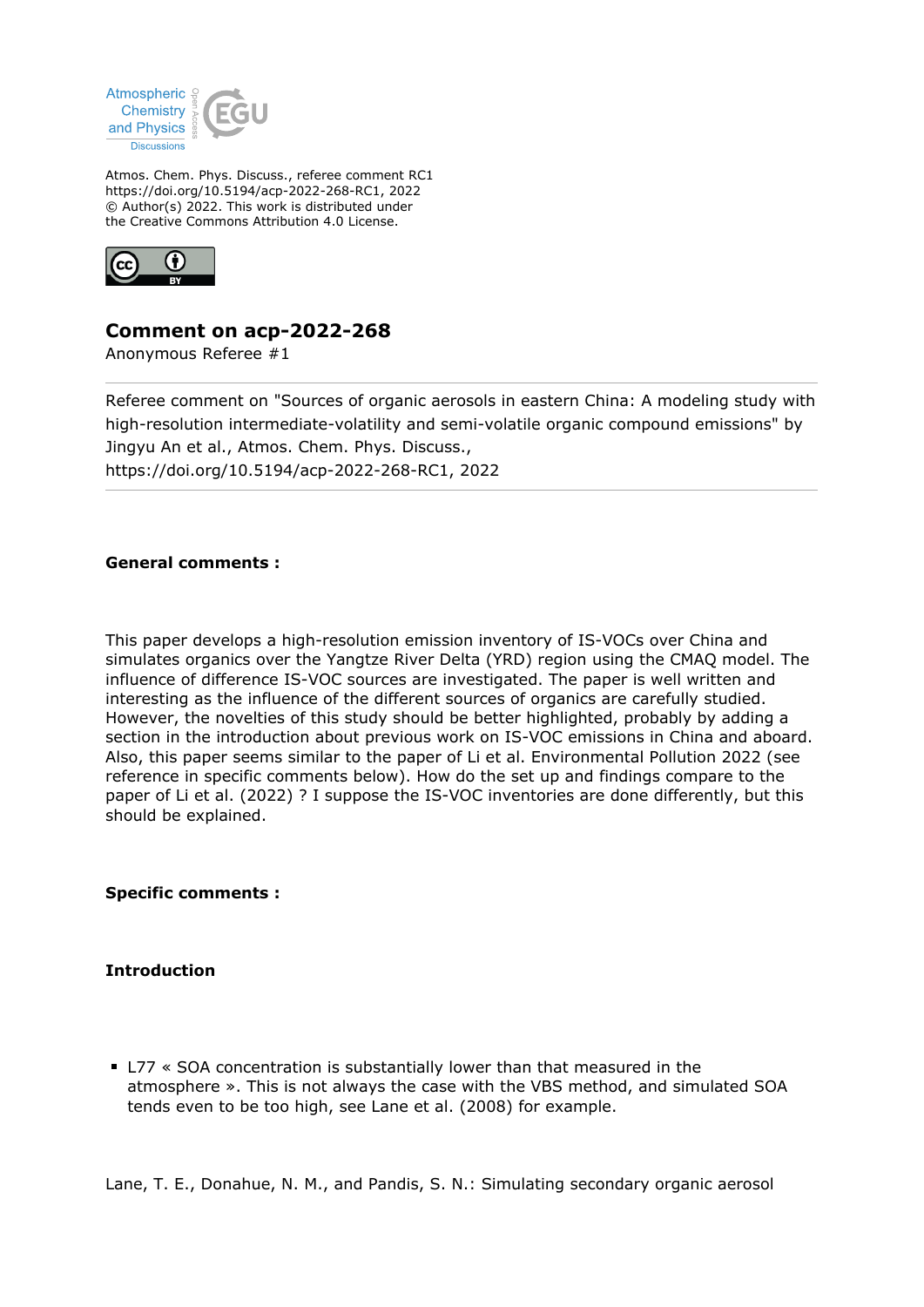formation using the volatility basis-set approach in a chemical transport model, Atmos. Environ., 42, 7439–7451, https://doi.org/10.1016/j.atmosenv.2008.06.026, 2008.

L78-81 Another shortcoming in the modelling of OA with the VBS 1D is the lack of representation of the hydrophilic properties of OA. VBS 1D assumes SOA condenses onto an organic phase, whereas SOA may also condense on an aqueous phase, see Kim et al (2011) for example

Kim Y., Couvidat F., Sartelet K. and Seigneur C. (2011), Comparison of different gasphase mechanisms and aerosol modules for simulating particulate matter formation. J. Air Waste Manage. Assoc, 61, 1218-1226, doi:10.1080/10473289.2011.603999.

- L88 : please define IVOC, SVOC. How are they quantify ? Which range of volatility ?
- L128 : « I/SVOC emission profiles have not been taken into account in previous studies. » This is not correct, they do have been taken into account in numerous studies. See the review of Ling et al. (2022) and other papers below.

Zhenhao Ling, Liqing Wu, Yonghong Wang, Min Shao, Xuemei Wang, Weiwen Huang, Roles of semivolatile and intermediate-volatility organic compounds in secondary organic aerosol formation and its implication: A review, Journal of Environmental Sciences, Volume 114, 2022, Pages 259-285, https://doi.org/10.1016/j.jes.2021.08.055.

Over the States : Jathar, S. H., Woody, M., Pye, H. O. T., Baker, K. R., and Robinson, A. L.: Chemical transport model simulations of organic aerosol in southern California: model evaluation and gasoline and diesel source contributions, Atmos. Chem. Phys., 17, 4305–4318, https://doi.org/10.5194/acp-17-4305-2017, 2017.

Over Europe : K. Sartelet, S. Zhu, S. Moukhtar, M. André, J.M. André, V. Gros, O. Favez, A. Brasseur, M. Redaelli, Emission of intermediate, semi and low volatile organic compounds from traffic and their impact on secondary organic aerosol concentrations over Greater Paris, Atmospheric Environment, Volume 180, 2018, Pages 126-137, https://doi.org/10.1016/j.atmosenv.2018.02.031.

Over China : Jie Li, Zhiwei Han, Jian Wu, Jun Tao, Jiawei Li, Yele Sun, Lin Liang, Mingjie Liang, Qin'geng Wang, Secondary organic aerosol formation and source contributions over east China in summertime, Environmental Pollution, Volume 306, 2022, 119383, https://doi.org/10.1016/j.envpol.2022.119383.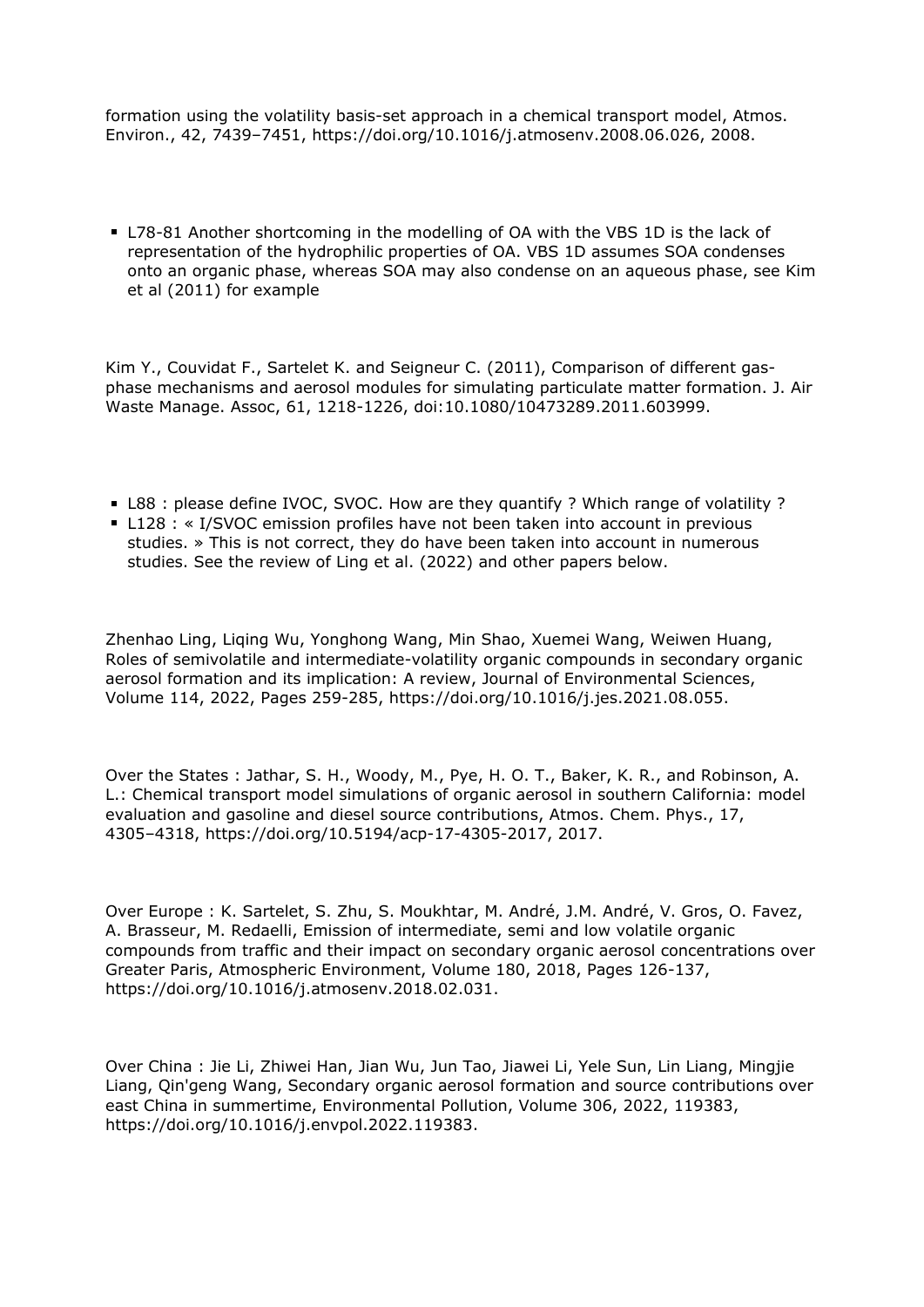#### **Materials and methods**

The authors state that they establish a new IS-VOC emission inventory. However, there is only little detail about it. More details would be welcomed.

L153-165 : it is mentioned that the gas-phase IS-VOCs are obtained from ratios of IS-VOCs to VOCs and particle phase IS-VOCs are obtained from ratios of IS-VOCs to POA). Then IS-VOCs are distributed into volatility bins. The ratios are detailed in the supplementary material S1 (which should be refered to in the paper, but is not in the current version). How are the ratio defined ? Only a few references are given in Supp S1. Please add a reference for each activity sector. How are the distributions into volatility bins defined ?

By setting up differently the IS-VOCs in the gas phase and the IS-VOCs in the particle phase, how can we ensure that the gas and particle phases are consistent ?

#### **Results and discussion**

L293-296. The estimation of IS-VOC in the gas phase computed in this study is compared to what was found in other studies. However, there is not much details and it is hard to understand what differs between the studies. A section should be added to detail what was done in previous emission inventory of IS-VOC in China and aboard. This should be probably added in the introduction. I guess that the factors used to estimate IS-VOC are different in this study than in other studies over China, because IS-VOC are estimated from AVOCs. This should be clearly stated in the introduction. Also, note that IS-VOCs have been estimated from AVOCs in other previous studies over US and Europe.

L352. Please summarize the method of Lu et al. (2020) in a few sentences.

L449. Is there an increase of AVSOA in IMPROVE compared to BASE ? It is surprising if there isn't, as organic concentrations are higher in the IMPROVE simulation, leading to higher absorbing mass.

L451. What was expected ?